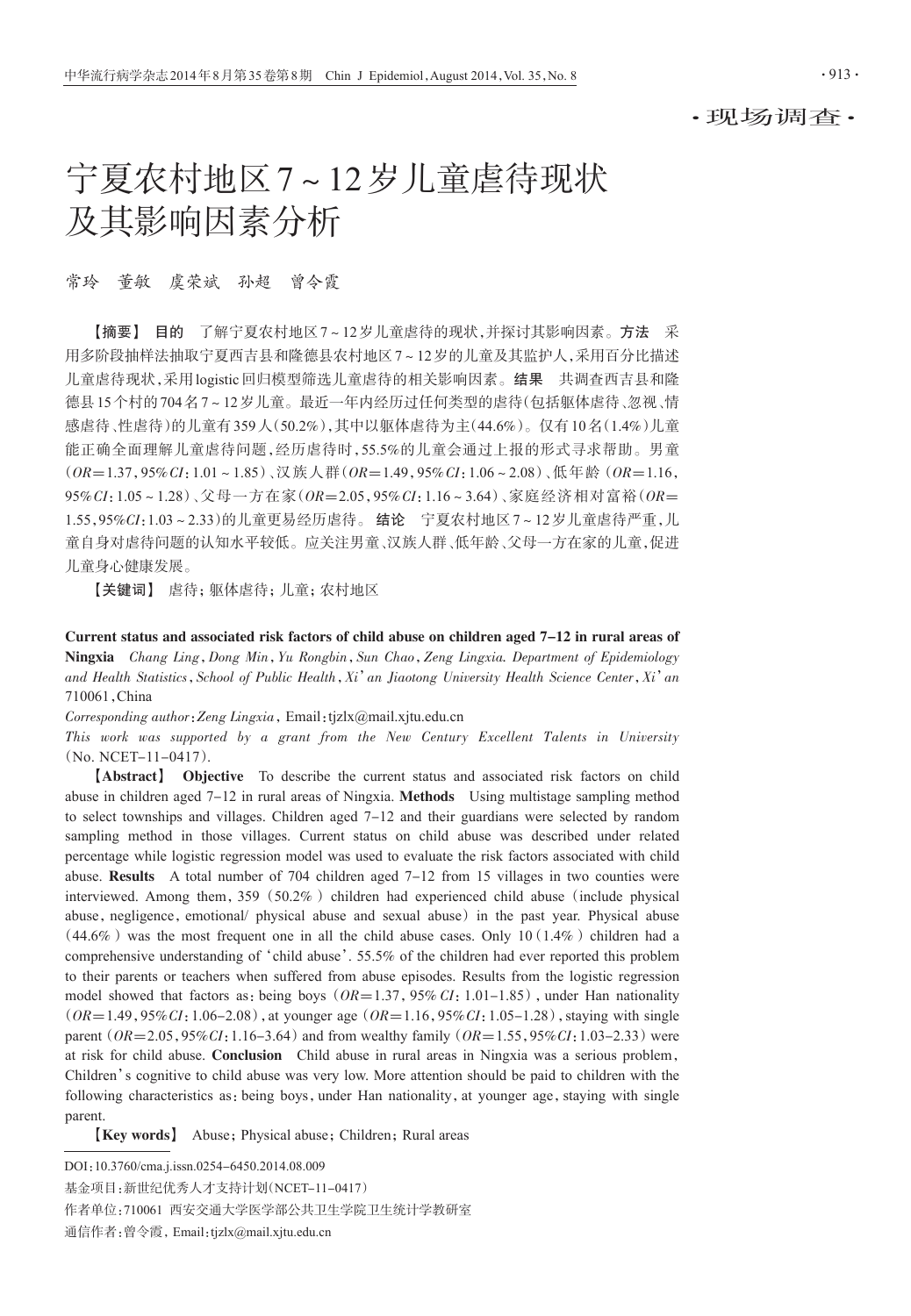国内外学者早已对儿童虐待问题的现况进行研 究,但是关于我国少数民族聚居的农村地区儿童虐 待问题研究较少,为此本研究主要对宁夏回族自治 区农村地区儿童虐待的流行现状及其影响因素等进 行初步分析。

### 对象与方法

1. 研究对象:2012年9月对宁夏地区西吉县和 隆德县农村地区的7~12岁儿童及其监护人进行入 户面对面问卷调查,调查家庭基本情况、监护人情 况、儿童受虐待现状和对虐待问题的了解情况等。 调查表参考 WHO 对儿童虐待的规定,并将其转化 为可询问的条目,同时与国际计划项目的儿童保护 问题专家进行反复讨论,并在当地进行预调查后再 次修改定稿。

2. 研究方法:本次调查的 2 个项目县由国际计 划(中国)办公室确定,根据各项目县提供的项目乡、 村名单、人口数以及 2011 年出生人口数作为抽样 框,在此基础上,采用人口比例抽样法确定各县需要 调查的乡、村,采用完全随机抽样法确定抽样村中需 要调查的儿童及其家庭。抽取温堡乡、山河乡、观庄 乡、张程乡、沙涧乡、兴平乡和白崖乡的15个村,每 村完成60户7~12岁儿童及家庭的调查。两县分别 调查900名13岁以下儿童,按照2010年宁夏人口普 查结果,按照人口比例,7~12岁儿童占13岁以下儿 童的比例为 42%,则两县共调查 756 名 7~12 岁儿 童。调查人员均经过严格统一的技术培训,考核合 格的人员参加现场调查。调查队负责人对调查员每 天的调查表内容进行检查与核对,并核查清理所有 调查数据。

3. 虐待的界定标准:儿童虐待包括各种形式的 躯体虐待、情感虐待、性虐待和忽视[1]。 躯体虐待是 指对儿童进行踢、踹、捏、打耳光、拉耳朵、拉头发、 鞭打、捆绑、香烟烫伤与过度的体罚。情感虐待是 指对儿童谩骂、嘲笑、羞辱、批评、恐吓威胁、损毁或 丢弃物品等。性虐待是指试图以引诱、威胁或暴力 手段与儿童发生性接触,其既包括非身体接触的行 为(比如成年人向儿童暴露自己的身体、进行语言 上的挑逗或者让儿童阅读色情刊物),也包括一系 列身体上的接触(如抚摩、暴力强奸等)。忽视是指 持有监护权的成年人对于受抚养的未成年亲属在 饮食、教育、医疗、衣物、卫生等基本需求刻意忽视, 特征是明显的营养不良、不合身的衣物、学龄儿童 未去学校等。

4. 统计学分析:利用EpiData 3.1软件建立数据 库,双份录入并进行一致性检验,采用SPSS 13.0软 件进行统计学分析。采用率和构成比进行统计描 述,采用多因素非条件logistic回归分析宁夏农村地 区儿童虐待的影响因素,以 P<0.05 为差异有统计 学意义。

## 结 果

1. 一般特征:本研究涉及 2 个县 15 个村,调查 7~12 岁儿童 756 人,其中剔除 52 名不符合条件的 儿童,最终有效问卷704份,有效率为93.1%,其社会 人口学特征见表1。

表 $1$  调查地区 $7 \sim 12$ 岁儿童的社会人口学特征 $(n=704)$ 

| 特征     | 人数<br>(构成比,%) | 特征       | 人数<br>(构成比,%) |
|--------|---------------|----------|---------------|
| 儿童性别   |               | 监护人受教育程度 |               |
| 男      | 372(52.9)     | 文盲       | 363(51.6)     |
| 女      | 332(47.1)     | 小学       | 200(28.4)     |
| 儿童民族   |               | 初中及以上    | 141(20.0)     |
| 汉族     | 349(49.6)     | 监护人婚姻状态  |               |
| 回族     | 355(50.4)     | 有配偶      | 655(93.0)     |
| 儿童留守情况 |               | 无配偶      | 49(7.0)       |
| 父母均不在家 | 65(9.2)       | 家庭经济状况   |               |
| 父母一方在家 | 282(40.1)     | 贫困       | 289(41.1)     |
| 父母均在家  | 357(50.7)     | 中等       | 226(32.1)     |
|        |               | 富裕       | 189(26.8)     |

2. 儿童虐待的知识、态度、行为现状:儿童在对 受保护权利的理解上,错误理解的占 52.1%;在对 待虐待的态度上,20.3%的儿童选择不上报,24.2% 的儿童遇到过虐待问题却没有意识到;儿童经历 虐待发生频率依次为躯体虐待、情感虐待、性虐待 (表2)。

|  |  |  | 表2 调查地区7~12岁儿童的虐待知识、态度、行为现状 |  |
|--|--|--|-----------------------------|--|
|--|--|--|-----------------------------|--|

| 特征      | 人数<br>(构成比,%) | 特征    | 人数<br>(构成比,%) |
|---------|---------------|-------|---------------|
| 受保护权利知识 |               | 行为    |               |
| 正确全面理解  | 10(1.4)       | 无     | 350(49.7)     |
| 不全面理解   | 327(46.5)     | 躯体虐待  | 314(44.6)     |
| 错误理解    | 367(52.1)     | 只在家里  | 54(7.7)       |
|         |               | 只在学校  | 101(14.3)     |
| 杰度      |               | 家里和学校 | 159(22.6)     |
| 遇到上报    | 391(55.5)     | 情感虐待  | 88(12.4)      |
| 遇到不上报   | 143(20.3)     | 只在家里  | 13(1.8)       |
| 遇到后意识不到 | 170(24.2)     | 只在学校  | 53(7.5)       |
|         |               | 家里和学校 | 22(3.1)       |
|         |               | 性虐待   | 1(0.04)       |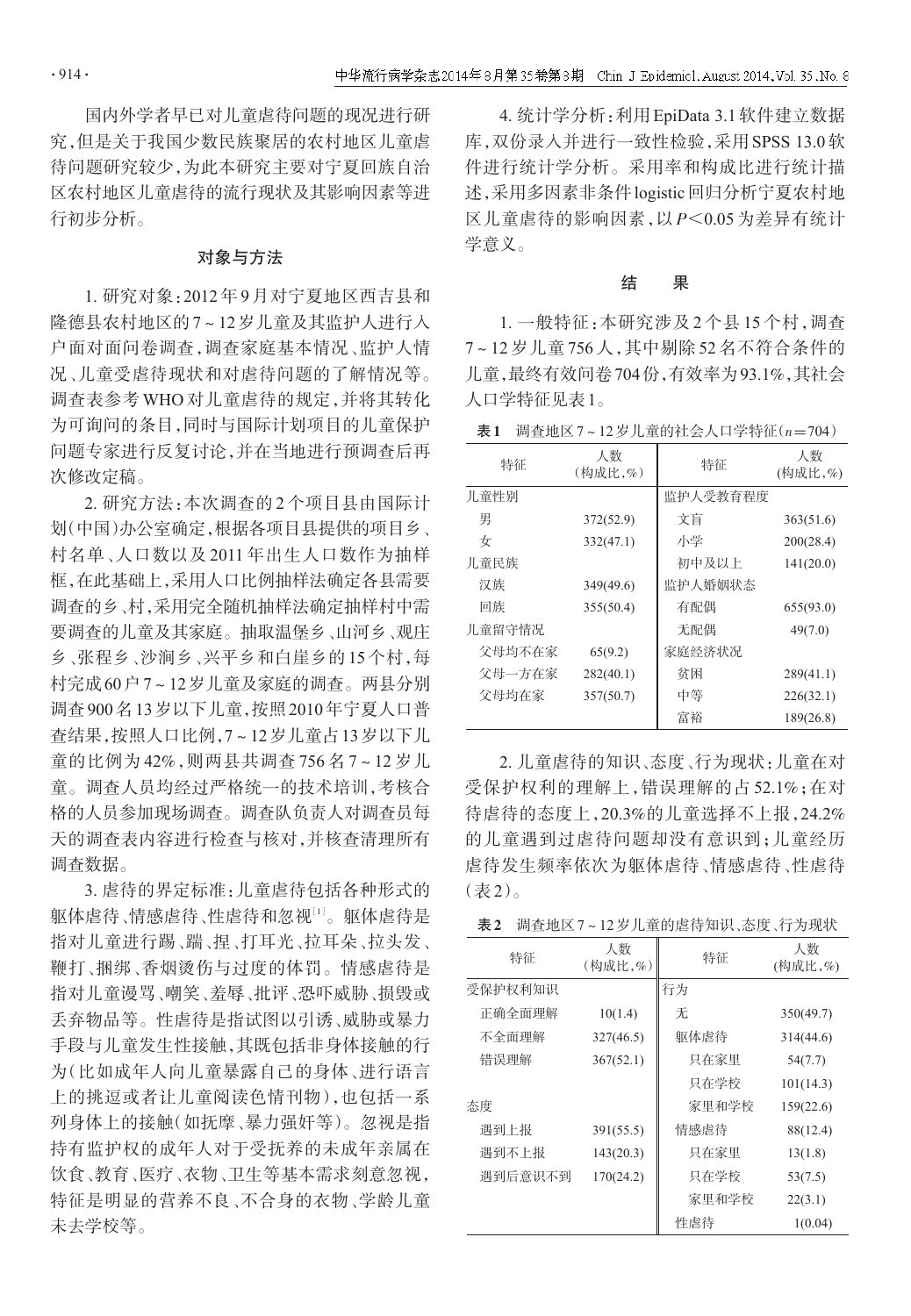3. 影响儿童虐待的多因素分析:由于性虐待人 数只有1例,不列入分析。分别以是否有虐待经历、 是否有躯体虐待经历、是否有情感虐待经历为因变 量,以儿童的性别、民族、年龄、留守情况、监护人婚 姻状况、是否有家庭暴力、家庭经济水平、监护人受 教育水平作为自变量,采用多因素logistic回归分析 (表3)。

男童、汉族、低年龄、父母一方在家及家庭经济 相对富裕的儿童更容易经历虐待,也更容易经历躯 体虐待;情感虐待的影响因素分析中,各因素均无统 计学意义 $(P>0.05)$ 。

分析比较汉回两个民族社会人口学特征发现, 回族儿童父母一方在家的占 26.2%,汉族儿童父母 一 方 在 家 的 有 54.2% ,回 族 儿 童 家 庭 贫 困 的 占 56.6%,汉族儿童家庭贫困的占25.2%,留守情况、家 庭经济状况等因素都可能影响儿童在虐待问题上的 认知、态度、行为,在控制了混杂因素后,在是否经历 儿童虐待上,民族差异有统计学意义。

## 讨 论

宁夏农村地区 50.2%儿童有受虐待经历,以躯 体虐待为主(44.6%),接近WHO提供的全球25%~ 50%的儿童自述受到躯体虐待的最高水平[<sup>2</sup>] ,提示宁 夏农村地区儿童躯体虐待问题不容忽视。同时,儿 童在学校中经历的躯体虐待(36.9%)和情感虐待

(10.6%)均高于在家里经历的躯体虐待(30.3%)和 情感虐待(4.9%),从侧面反映了关注儿童虐待应把 重点放在学校,但儿童在家里经历的虐待比例也高 达35.2%,同样不容忽视。

儿童在虐待和躯体虐待问题上,存在性别、民 族、年龄差异。男童经历虐待的比例是女童的1.37 倍,其中,躯体虐待发生比例是女童的1.45倍,这与 陶芳标等:『对农村家长的调查及与杨林胜等』『对中 小学生调查的结果相似。这可能与男女童性格的差 异有关,大多数男童比女童更加顽固倔强易怒易反 抗,且与男童被赋予的未来角色和责任有关,这可能 就导致了男童受虐待的比例较女童高。回族儿童受 虐待和躯体虐待的比例明显低于汉族儿童,与许晓 君等[5]的研究结果不同,可能由于其研究地区是汉 族人群聚居的广州市,得到少数民族儿童躯体虐待 的比例较高,本研究地区是回族自治区,受伊斯兰教 及地域环境人文等因素的影响,认为虐待儿童之人 会受到全民族的斥责[6],对儿童的保护意识比汉族 人群更强,对儿童的虐待比例较汉族人群低。此外, 随着年龄的增长,儿童受虐待和躯体虐待的比例均 减小,与多数研究得出的结论一致[<sup>7</sup>,8] ,反映了低年 龄儿童在虐待问题上应引起重视。

不同留守情况和不同家庭经济状况的儿童在虐 待和躯体虐待上存在差异。父母双方不在家和父母 双方均在家的儿童在经历虐待和躯体虐待方面无差

| 因变量  | 自变量             | $\beta$ | $S\overline{x}$ | $Wald\chi^2$ 值 | $P$ 值 | $OR$ 值(95%CI)          |  |
|------|-----------------|---------|-----------------|----------------|-------|------------------------|--|
| 虐待   |                 |         |                 |                |       |                        |  |
|      | 性别(参照=男)        | $-0.31$ | 0.16            | 3.939          | 0.047 | $0.73(0.54 \sim 0.99)$ |  |
|      | 民族(参照=汉)        | $-0.40$ | 0.17            | 5.318          | 0.021 | $0.67(0.48 \sim 0.94)$ |  |
|      | 年龄              | $-0.15$ | 0.05            | 9.084          | 0.003 | $0.86(0.78 \sim 0.95)$ |  |
|      | 留守情况(参照=父母均不在家) |         |                 | 6.512          | 0.039 |                        |  |
|      | 父母一方在家          | 0.72    | 0.29            | 6.052          | 0.014 | $2.05(1.16 \sim 3.64)$ |  |
|      | 父母均在家           | 0.47    | 0.29            | 2.690          | 0.101 | $1.61(0.91 - 2.83)$    |  |
|      | 经济状况(参照=贫穷)     |         |                 | 4.474          | 0.107 |                        |  |
|      | 中等              | 0.20    | 0.19            | 1.089          | 0.297 | $1.22(0.84 \sim 1.78)$ |  |
|      | 富裕              | 0.44    | 0.21            | 4.471          | 0.034 | $1.55(1.03 \sim 2.33)$ |  |
| 身体虐待 |                 |         |                 |                |       |                        |  |
|      | 性别(参照=男)        | $-0.39$ | 0.16            | 5.951          | 0.015 | $0.68(0.50 \sim 0.93)$ |  |
|      | 民族(参照=汉)        | $-0.39$ | 0.17            | 4.991          | 0.025 | $0.68(0.48 \sim 0.95)$ |  |
|      | 年龄              | $-0.15$ | 0.05            | 8.256          | 0.004 | $0.86(0.78 \sim 0.95)$ |  |
|      | 留守情况(参照=父母均不在家) |         |                 | 6.853          | 0.032 |                        |  |
|      | 父母一方在家          | 0.74    | 0.30            | 6.001          | 0.014 | $2.09(1.16 \sim 3.76)$ |  |
|      | 父母均在家           | 0.45    | 0.30            | 2.322          | 0.128 | $1.58(0.88 \sim 2.83)$ |  |
|      | 经济状况(参照=贫穷)     |         |                 | 7.962          | 0.019 |                        |  |
|      | 中等              | 0.15    | 0.20            | 0.610          | 0.435 | $1.17(0.79 \sim 1.71)$ |  |
|      | 富裕              | 0.57    | 0.21            | 7.583          | 0.006 | $1.77(1.18 \sim 2.67)$ |  |

表3 影响儿童虐待的多因素logistic回归分析